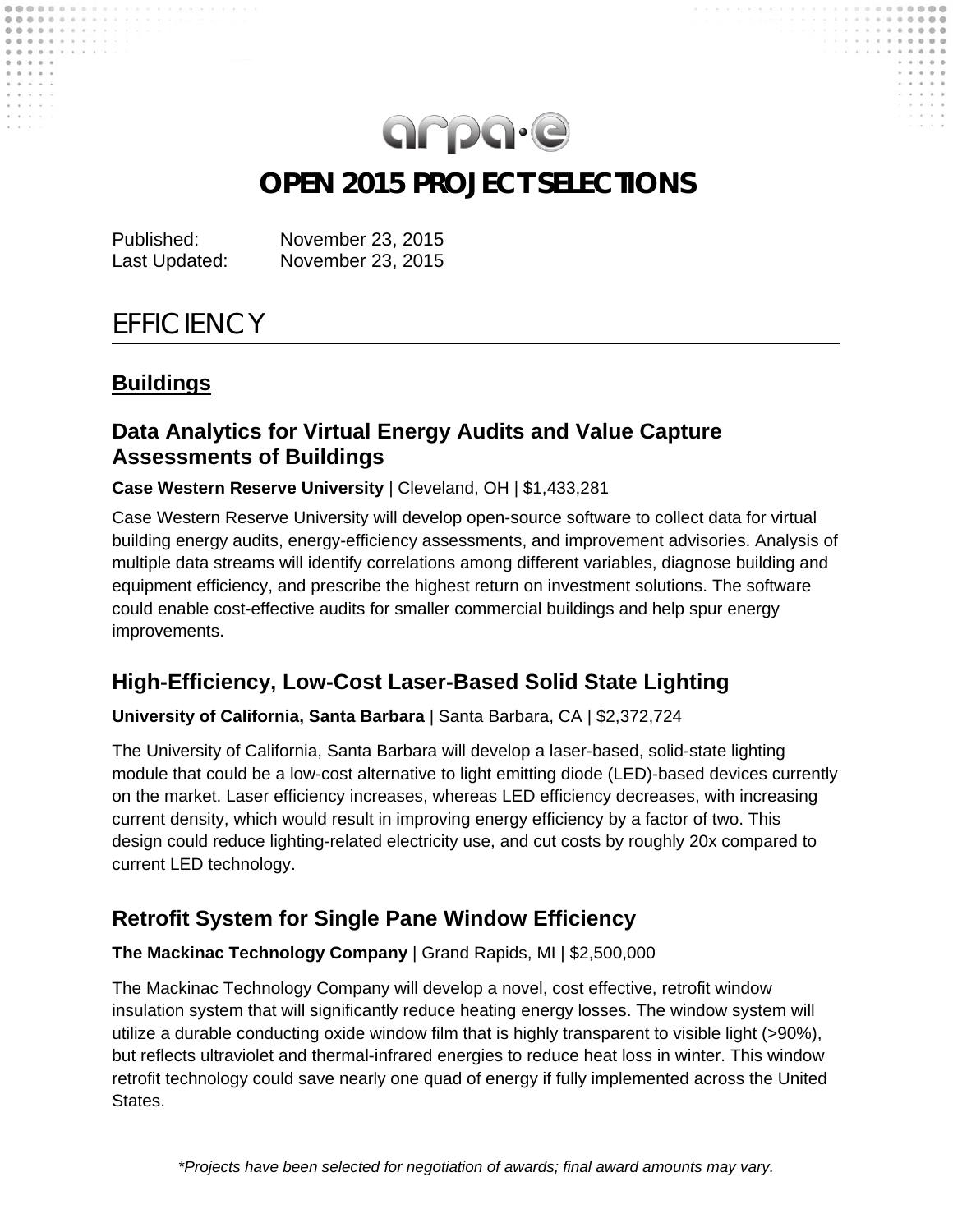## **Paintable Heat-Reflective Coatings for Low-Cost Energy Efficient Windows**

#### **University of Colorado Boulder** | Boulder, CO | \$3,955,218

The team led by University of Colorado Boulder will develop an inexpensive, polymer-based energy-saving material that can be applied to windows. The coating can self-assemble into a photonic crystal that will reflect near-infrared wavelengths but pass visible light, thus reducing solar heat gain for most windows, thereby reducing building cooling requirements. The paintable nature of this technology means that deployment can be faster, less expensive, and widespread.

## **Industrial Processes and Waste Heat**

## **Revolutionary Process for Low-Cost Titanium**

#### **Boston Electrometallurgical Corporation** | Natick, MA | \$2,279,027

Boston Electrometallurgical Corporation will develop a molten oxide electrolysis process for titanium extraction. The team projects that they can replace the state-of-the-art, multistep Kroll process with a single one-step process that resembles today's aluminum production techniques. If successful, titanium ingots could be produced at cost parity with stainless steel, opening the doorway to titanium industrial heat recovery and naval applications and increasing its adoption in commercial aircraft. This shift could result in energy savings in the respective sectors of 4 Quads and 0.7 Quads per year in the US alone.

#### **Directional Solvent Extraction – A Low Temperature, Non-Membrane Water Desalination Process using Waste Heat**

#### **Electric Power Research Institute, Inc.** | Palo Alto, CA | \$1,500,000

The team led by Electric Power Research Institute, Inc. will develop a desalination system based on the concept of directional solvent extraction that uses low-grade waste heat to power the desalination process. If successful, the system could provide a low-energy means of water desalination.

## **Ultra-Low Energy Magnesium Recycling for New Light-Weight Vehicles**

#### **INFINIUM, Inc.** | Natick, MA | \$2,850,000

INFINIUM, Inc. will develop a process for Magnesium (Mg) recycling. This process could significantly reduce energy and cost required to convert low-grade Mg scrap metal into high purity Mg and Mg alloys. The result would be a key enabling technology to promote increased use of these materials in reducing vehicle weight by up to 50%.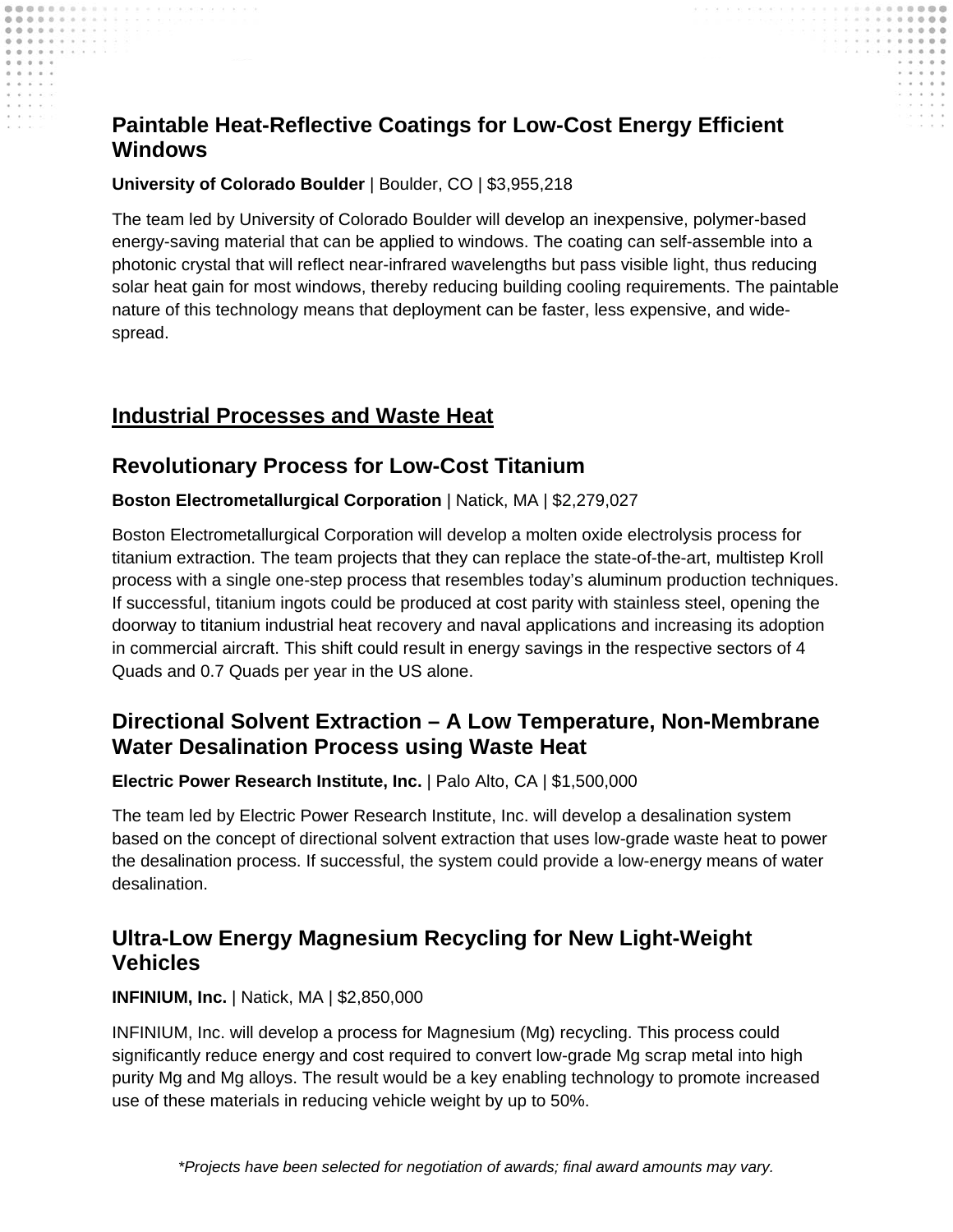## **New High Temperature, Corrosion-Resistant Cast Alloy For Operation in Industrial Gaseous Environments**

#### **Oak Ridge National Laboratory** | Oak Ridge, TN | \$3,900,000

Researchers at Oak Ridge National Laboratory will develop new cast alumina-forming alloys (AFAs), along with associated casting and welding processes for component fabrication. These innovations would allow various industrial and chemical processing systems and gas turbines to operate at higher temperatures, to improve efficiencies, and to reduce downtimes, thus providing cost and energy reductions for a wide range of energy-intensive applications.

## **High Speed Diode and Rectenna for Waste Heat to Electricity Harvesting**

#### **RedWave Energy, Inc.** | Glen Ellyn, IL | \$3,381,448

RedWave Energy, Inc. will develop a rectenna-based device that can convert waste heat to electricity. The technology will incorporate special metamaterial structures, multiple nanoantennas, compensation circuit structures, and proprietary rectifiers. The proposed device will be demonstrated in large-area arrays, fabricated using nanoimprint lithography, thus enabling cost-effective roll-to-roll fabrication.

## **High Efficiency Wafer-Scale Thermionic Energy Converters**

#### **Stanford University** | Stanford, CA | \$3,636,000

The team led by Stanford University will develop an efficient thermionic energy converter that can be manufactured via advanced microfabrication processes. These devices could enable direct heat to electricity conversion at scalable system sizes and a levelized cost not accessible by current technologies. The team's design could yield drastic improvements in the efficiency of thermal energy conversion for combined heat and power for residential use, as well as distributed solar thermal power, and heat scavenging.

## **Reactor Engine**

#### **Gas Technology Institute** | Des Plaines, IL | \$3,000,000

Gas Technology Institute will modify an internal combustion engine for efficient distributed chemical production by installing an oxydehydrogenation catalyst into the combustion chamber. The engine reactor platform takes advantage of mass production for economic advantage and therefore offers a unique alternative to conventional, one-off chemical reactors that achieve economy by their massive scale. The high pressure/temperature regime of reactants within the engine chamber could easily be used for many types of chemical reactions and produce products at higher rates than the current state-of-the-art.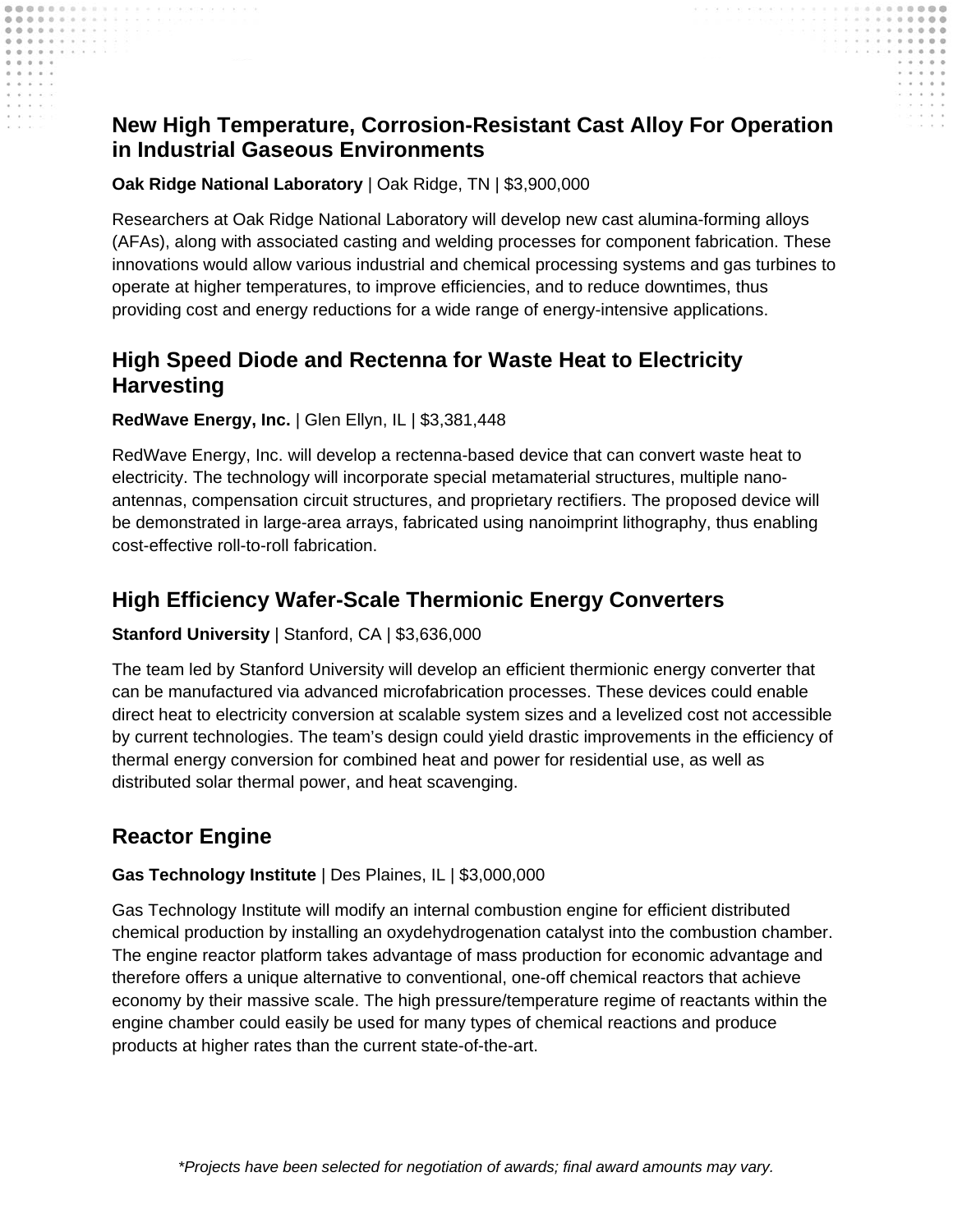## **Data Management and Communication**

## **Low Power Consumption, Ultra-High Speed VCSELs for Optical Communication**

#### **Princeton Optronics** | Trenton, NJ | \$1,120,000

Princeton Optronics will develop a sub-millimeter scale laser integrated on a chip known as a Vertical Cavity Surface Emitting Laser (VCSEL) for use in data transmission. The team's laser is anticipated to have reduced resistance and capacitance, enabling higher speed and lower energy loss. Creating VCSELs with a 10x improvement in speed and a 10x reduction in energy consumption per bit is an enabling technology for widespread implementation of optical communication to reduce energy consumption in data centers.

#### **High Efficiency Quantum-Dot Photonic Integrated Circuit Technology Epitaxially Grown on Silicon**

#### **University of California, Santa Barbara** | Santa Barbara, CA | \$1,935,325

Researchers at the University of California, Santa Barbara will apply a unique approach to building an on-chip quantum-dot laser through epitaxial growth on patterned Silicon. Such technology could be a key enabler for widespread adoption of photonic integrated circuits that hold the promise of large reductions in data center energy use.

## ELECTRICITY GENERATION AND DISTRIBUTION

#### **Wind, Solar, Tidal and Distributed Generation**

#### **EHD Innovative Low-Cost Offshore Wind Energy**

#### **Accio Energy, Inc.** | Ann Arbor, MI | \$4,500,000

Accio Energy, Inc. will develop and demonstrate an Electrohydrodynamic (EHD) turbine-less wind energy system that harvests energy through physical separation of charge. The technology uses the wind to separate a mist of positively charged water droplets from excess electrons that form a high voltage direct current source. The team's innovative approach could create an entirely new option for low-cost offshore wind.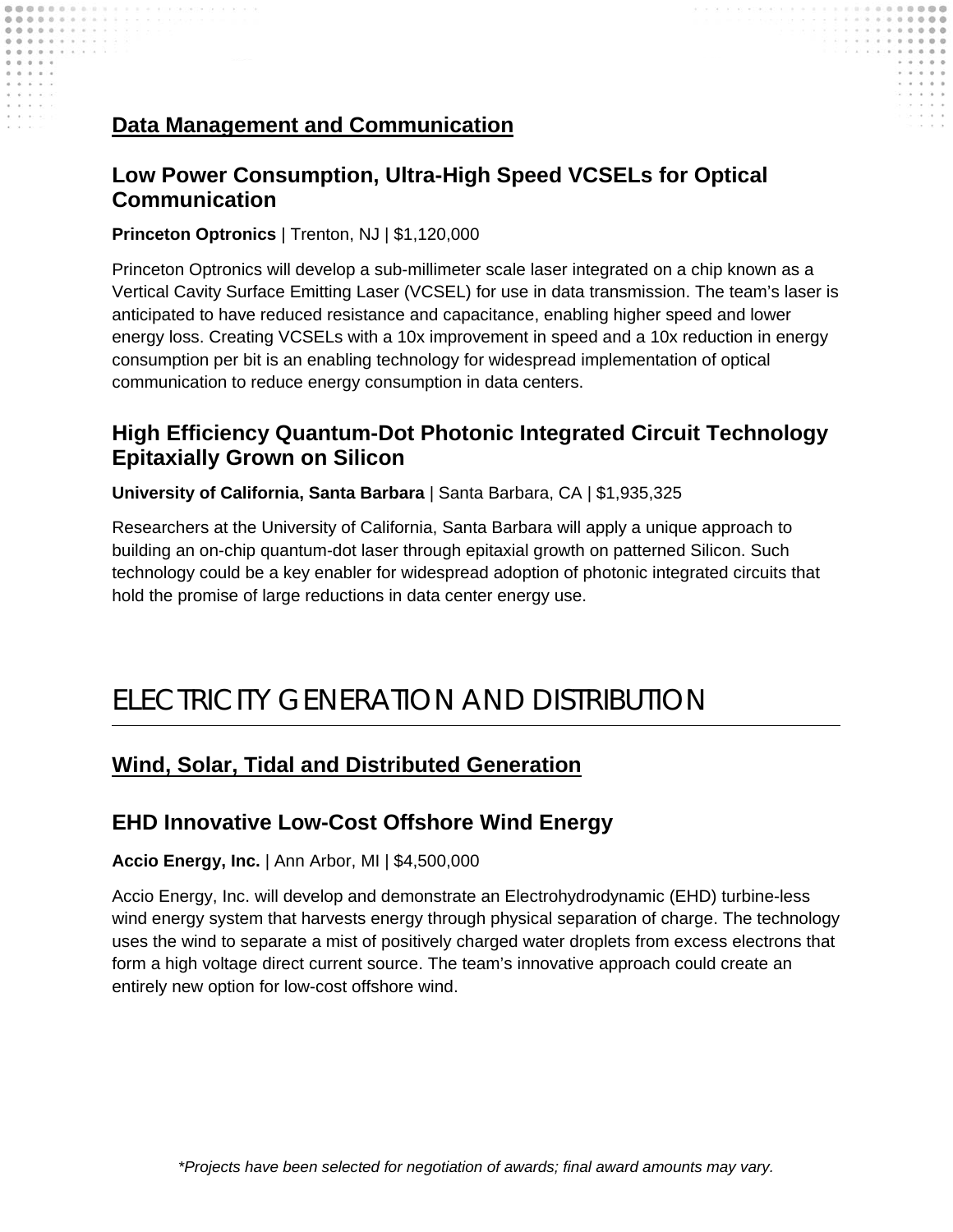## **50 MW Segmented Ultralight Morphing Rotors for Wind Energy**

#### **University of Virginia** | Charlottesville, VA | \$3,569,580

The team led by the University of Virginia will design a 50 Megawatt (MW) wind turbine featuring downwind morphing to reduce blade loads and allow ultralight segmented blades. They will also build and field test an aeroelastically-scaled version to demonstrate this novel technology. The 50 MW turbine design could enable a 10x increase in power compared to today's largest production turbines. The 200-meter long blades can be fabricated in five to seven segments, and assembled at the point of use. The hurricane-resistant design can enable low-cost, offshore wind energy for the United States.

 $\circ$ 

## **Ultrahigh Efficiency Photovoltaics at Ultralow Costs**

#### **National Renewable Energy Laboratory** | Golden, CO | \$5,160,000

Researchers at National Renewable Energy Laboratory will develop an HVPE (hydride vapor phase epitaxy) deposition process for producing high quality, photovoltaic cells with the potential to achieve up to a 30% efficiency target. This manufacturing technology has the potential to be an order of magnitude lower cost than current state-of-the-art technologies, thus enabling larger scale deployment of efficient solar cells.

## **Tidal Power: Deployment and Retrieval System for Cross-flow Hydrokinetic Turbines**

#### **Ocean Renewable Power Company** | Portland, ME | \$2,248,223

Ocean Renewable Power Company (ORPC) will develop an innovative deployment and retrieval capability that will significantly reduce costs for cross-flow design marine hydrokinetic systems, in which a turbine generates power from tides and/or rivers. The turbine blades will employ active pitch control to allow for thrust generation in deployment/retrieval mode and higher efficiency in power generation mode. If successful, this project could reduce the cost of the installation process in which ORPC's turbine could be placed in the water near shore, selfpropel to the deployment location, and hold itself in place on the seafloor through redirected downward thrust.

## **Efficient Knock Suppression in Spark Ignited Engines**

#### **Cummins Corporate Research & Technology** | Columbus, IN | \$2,073,235

Cummins will develop a natural gas-fueled internal combustion engine for distributed electricity generation with the goal of achieving 55% brake thermal efficiency while maintaining low emissions. By using wet compression, the team expects to enable significant knock suppression in spark ignited engines that could lead to further efficiency improvements, for example, by allowing very high compression ratios. In the future, these engines may utilize other alternative, low-carbon fuels being developed for grid scale energy generation and storage.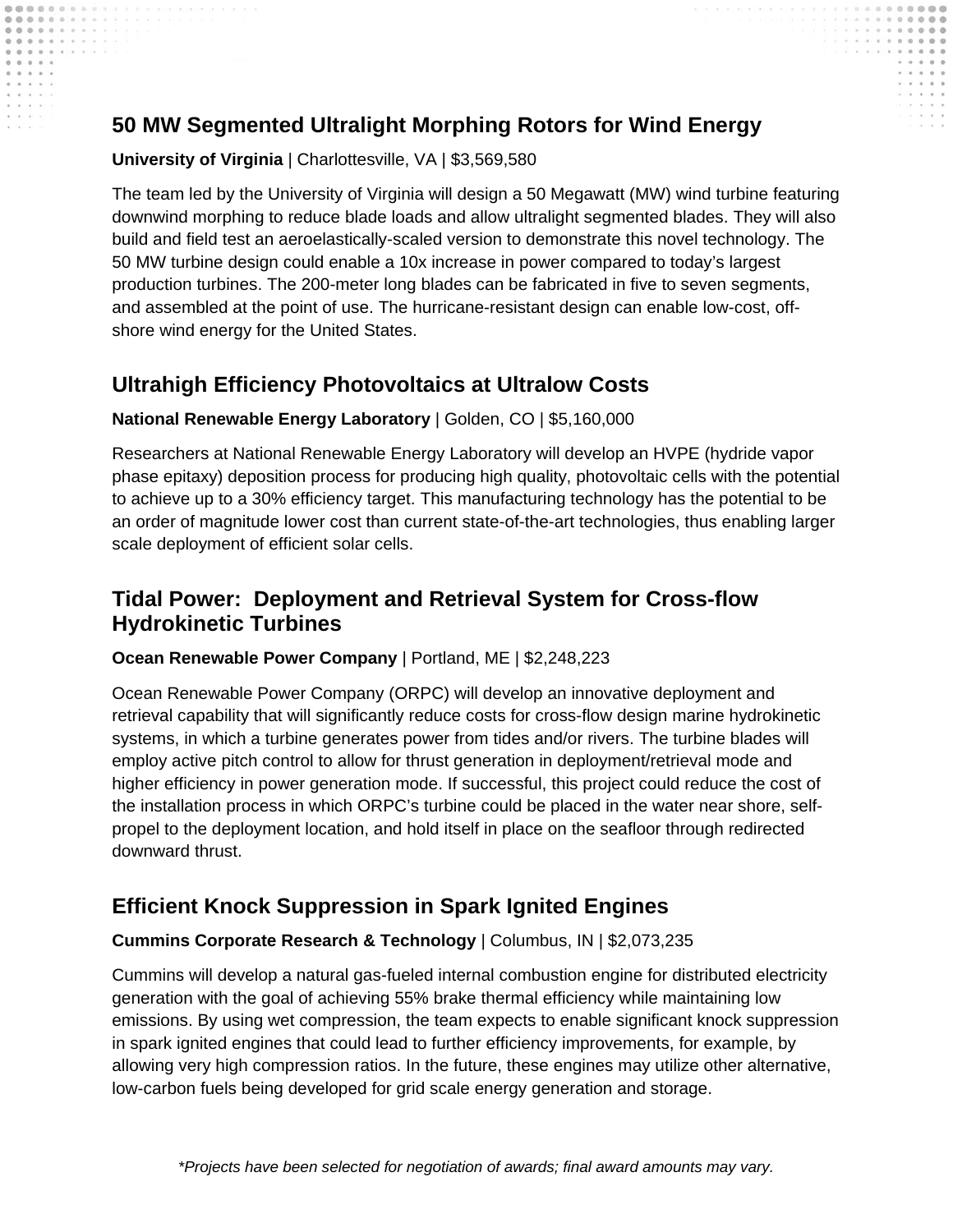## **Grid Scale Storage**

#### **Electrochemical Ammonia Synthesis for Grid Scale Energy Storage**

**Ceramatec, Inc.** | Salt Lake City, UT | \$2,350,000

Ceramatec, Inc., along with its team members, will develop a modular electrochemical process for a power-to-liquid fuel system based on ammonia. A new synthesis approach will combine chemical and electrochemical steps to facilitate the high-energy step of breaking the molecular nitrogen bond. The proposed method could enable distributed ammonia production for energy storage, alternative fuels and agriculture, decrease energy input by more than 20%, and substantially simplify the process.

## **High Efficiency Alkaline Water Electrolyzers for Grid Scale Energy Storage**

#### **Dioxide Materials, Inc.** | Boca Raton, FL | \$2,000,000

Dioxide Materials, Inc. will develop an alkaline water electrolyzer for an improved power-to-gas system, which is used to store energy in the hydrogen chemical bond. High conductivity membranes that can function under alkaline conditions could lead to a 10x lower electrolyzer stack cost because they allow higher current densities and enable systems that do not require platinum catalysts.

## **Hydration-Free Conductive Membranes Based on Two Dimensional Materials**

#### **Oak Ridge National Laboratory** | Oak Ridge, TN | \$2,800,000

The team led by Oak Ridge National Laboratory will design 2-D proton-selective membranes for use in storage technologies, such as flow batteries or electrolyzers for liquid-fuel storage. Current proton-selective membranes (e.g., Nafion) require hydration, but the proposed materials would be the first low-temperature membranes that conduct protons without the need for hydration. These membranes could have the potential to lower costs by removing system components and complexity.

#### **Low Cost, Safe, and Efficient All Solid State Sodium Batteries for Grid-scale Energy Storage and Other Applications**

#### **Iowa State University** | Ames, IA | \$2,949,872

Iowa State University seeks to create a Sodium (Na)-based battery that will have a high energy content and can be easily recycled. Commercially available Na-based batteries operate at elevated temperatures. The proposed Na battery operates at room temperature, uses a benign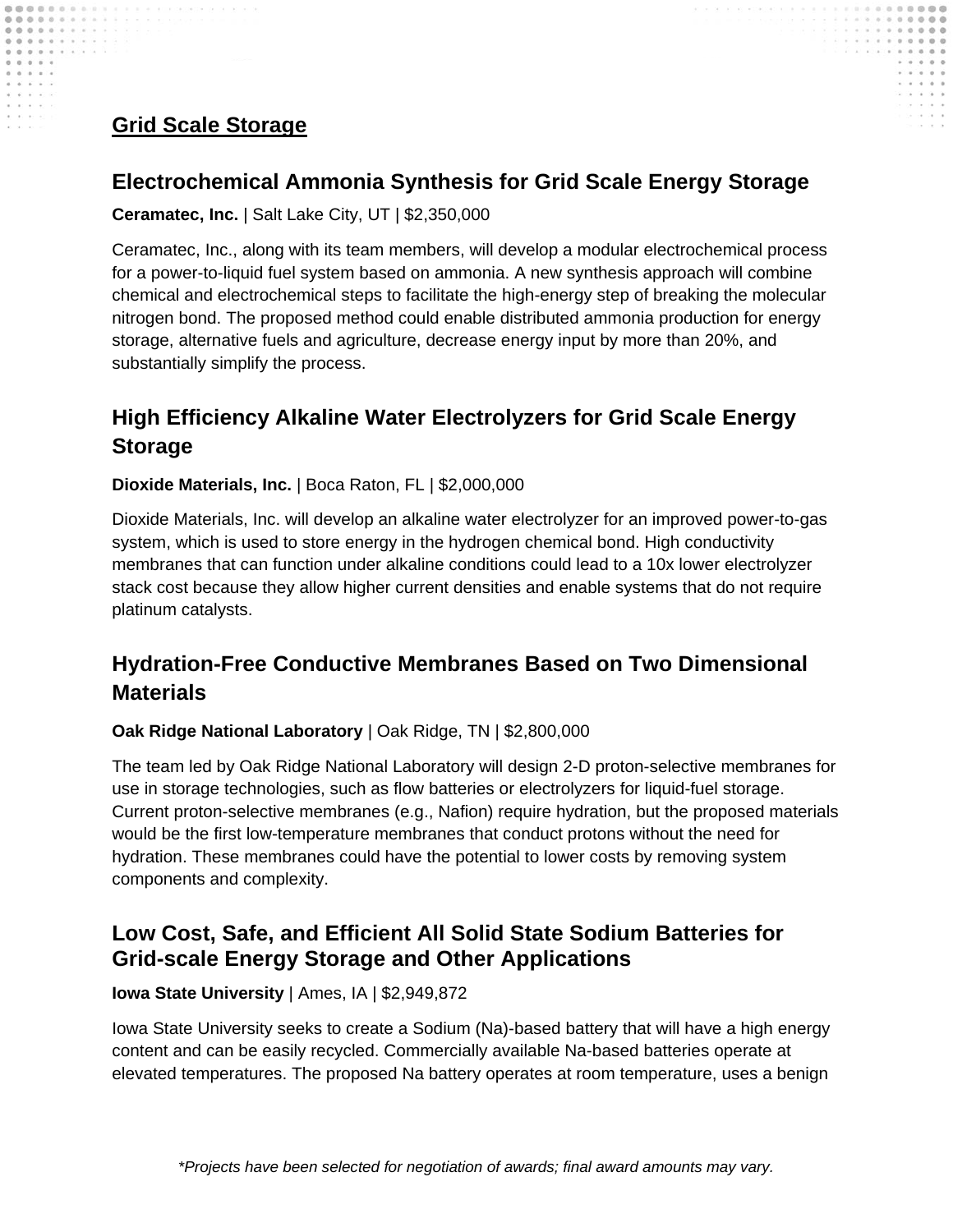and scalable solid-stack design for a long cycle life and expects to achieve a 20% improvement in energy density over state-of-the-art lithium-ion cells.

## **Power Electronics**

## **Charge-Balanced SiC FETs for Breakthrough Power Conversion**

**General Electric Company, GE Global Research** | Niskayuna, NY | \$2,561,606

Researchers at GE Global Research will develop high-voltage, solid-state Silicon Carbide (SiC) Field-Effect Transistor (FET) charge-balanced devices, also known as "Superjunctions". Through high frequency, high voltage, and low resistance operation, these devices could achieve up to 10x reduction in power conversion losses compared to existing Silicon-based technologies.

## **Plasma-based AC-DC Transformer for HVDC Transmission**

**Tibbar Technologies** | Los Alamos, NM | \$3,500,000

Tibbar Technologies will develop an AC-DC transformer that uses no capacitors or semiconductor switches. The device will rely on helical coils that induce output current and voltage through electrodes at the ends of plasma. The resulting devices have the potential to be half the cost and yield power densities 10x higher than state-of-the-art transformers, potentially providing an innovative new enabling technology for HVDC transmission.

## **Power Grid System Performance**

## **High Performance Power-grid Optimization (HIPPO) for Flexible and Reliable Resource Commitment Against Uncertainties**

#### **Pacific Northwest National Laboratory** | Richland, WA | \$3,120,249

Researchers at Pacific Northwest National Laboratory will develop fast, accurate, large-scale software that can be used for grid optimization. The software will be based on modeling and algorithm improvements to the underlying mathematical foundation, and the team will use parallelization and high performance computing to increase the accuracy and speed of the software. This faster and more accurate software will allow utilities to enhance system reliability and better manage integration of intermittent renewable generation.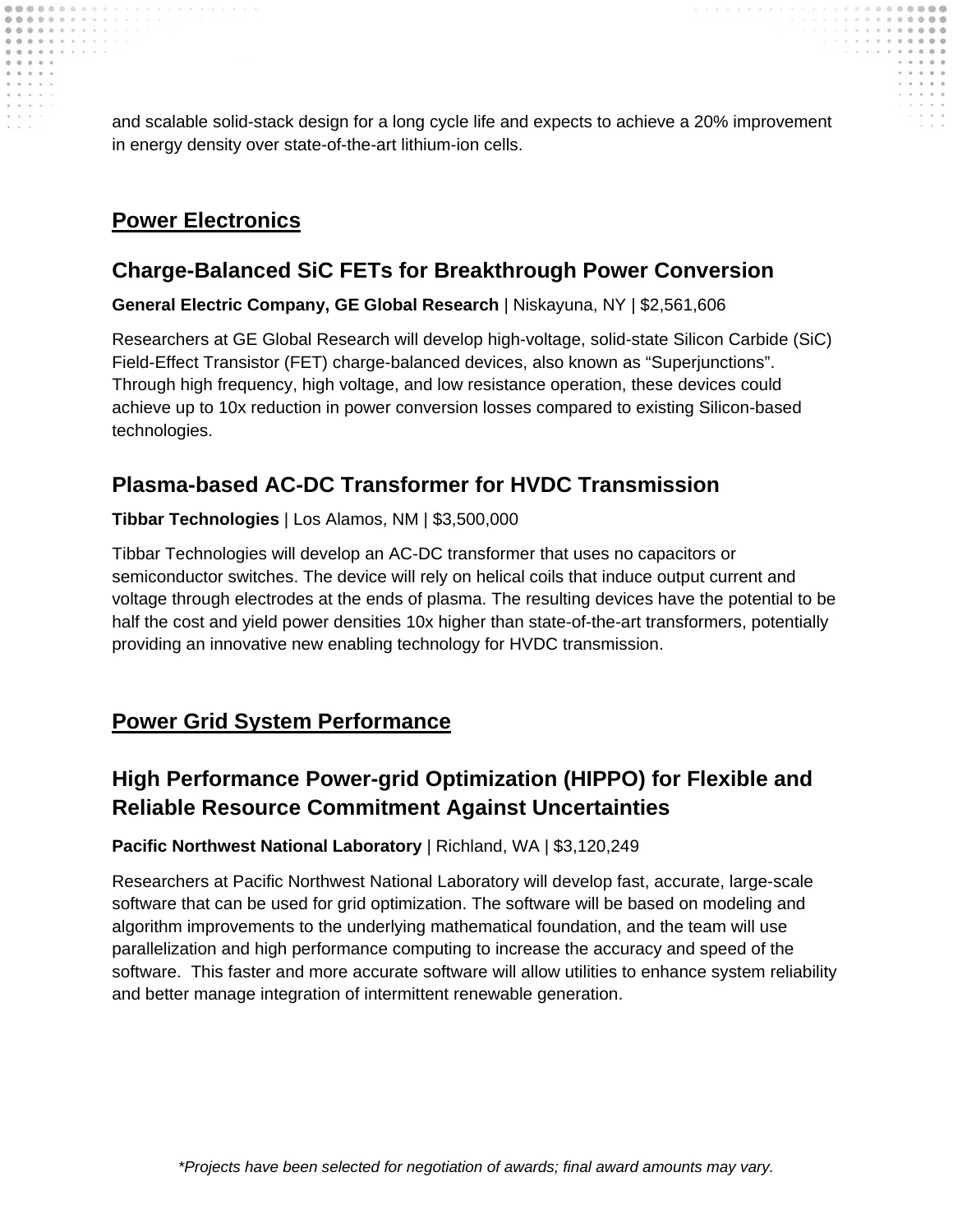## **A Smart and Flexible Microgrid with a Low-cost Scalable Open-source Controller**

 $0 0 0 0$ 

#### **University of Tennessee, Knoxville** | Knoxville, TN | \$2,400,000

The University of Tennessee, Knoxville will develop open source microgrid (MG) controller to accommodate dynamic changes in MG boundaries based on the current status of power availability and thereby dynamic topology management at the grid distribution level. A universal, open source, flexible MG controller would significantly improve the efficient use of MGs and decrease their management costs.

## **Distribution System Operator Simulation Studio**

#### **ProsumerGrid, Inc.** | Atlanta, GA | \$3,000,000

ProsumerGrid, Inc. will develop a highly specialized and interactive software tool capable of simulating the operation of emerging Distribution System Operators (DSOs). The software will utilize powerful, decentralized optimization and decision-making algorithms that would allow grid managers and market actors to evaluate the effect of new distributed energy resources (DER), market rules, and business processes at the distribution system level and beyond. The team's software will enable the development of DER scheduling logic, DSO market rules, and energy service transactions.

#### **Resilient Information Architecture Platform for the Smart Grid**

#### **Vanderbilt University** | Nashville, TN | \$3,500,000

Vanderbilt University will develop an open-source standard platform that could simplify the development and deployment of Smart Grid software applications by facilitating integration, interoperability, common system services, as well as model-based design tools. Their platform could allow Smart Grid embedded software to move from hard-coded functionality to plug-andplay architecture. This provides the technological underpinning for resilient distributed software apps for improved and effective energy management.

## **Coordinated Operation of Electric and Natural Gas Supply Networks: Optimization Processes and Market Design**

#### **Newton Energy Group, LLC** | Boston, MA | \$2,904,745

The project team led by Newton Energy Group, LLC will develop fast, scalable mathematical models and optimization algorithms for dynamic optimization of the operation of natural gas pipeline networks on the time-scales of electric power systems operations. These models and algorithms could enable co-optimized operation of natural gas and electric infrastructures and markets, thereby promoting efficiency in natural gas delivery and use, and coherent gas and electric price formation while reducing energy costs for consumers.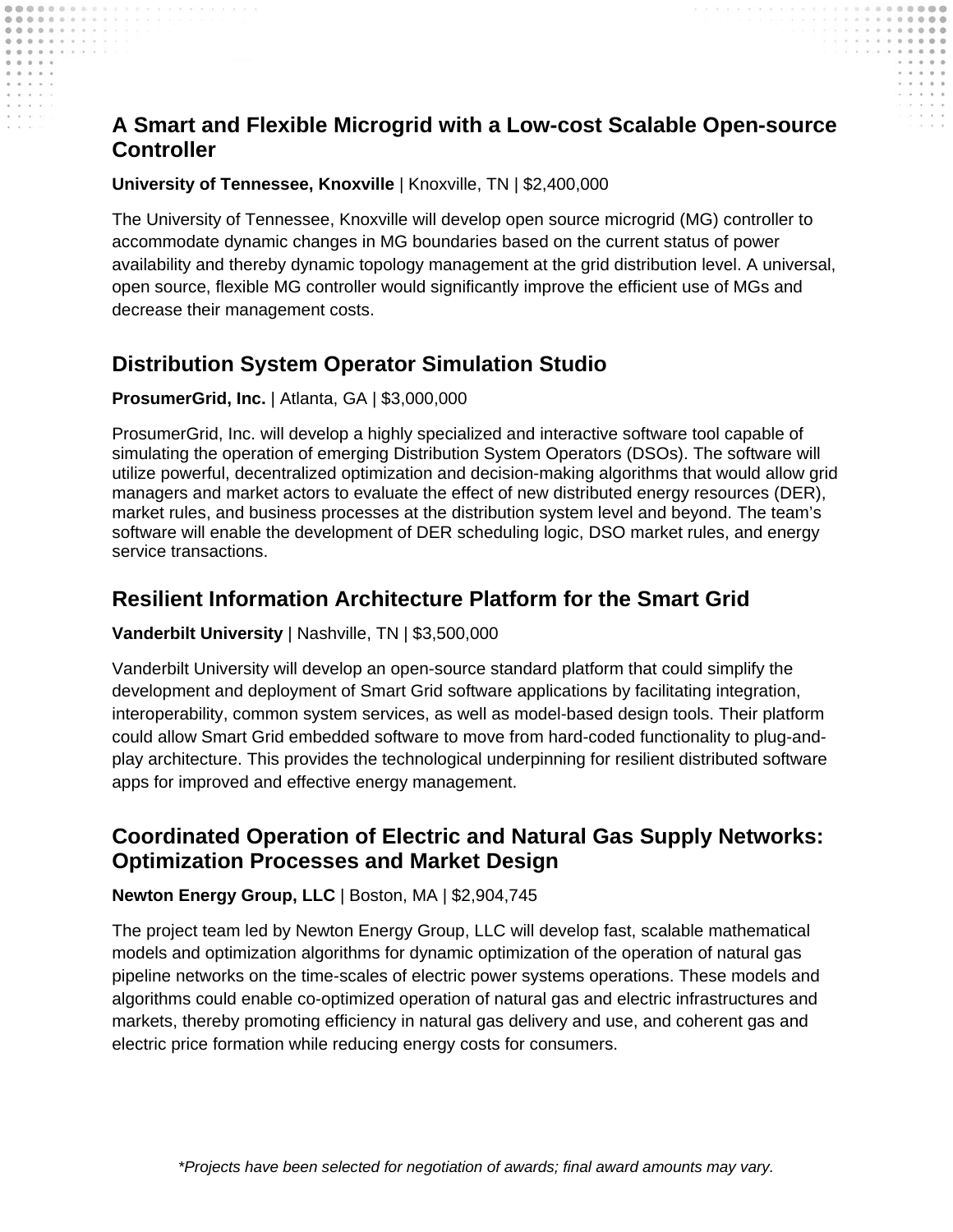## TRANSPORTATION

## **Vehicle Efficiency**

## **Gasoline Compression Ignition Medium Duty Multicylinder Opposed Piston Engine Development**

**Achates Power, Inc.** | San Diego, CA | \$9,002,986

Achates Power, Inc. will develop a multi-cylinder opposed piston engine operating with compression ignition, while using gasoline as the fuel. The unthrottled nature of the compression ignition process provides high engine efficiency while achieving compliant exhaust emissions with conventional, low-cost aftertreatment. This in addition to the opposed engine architecture could increase fuel efficiency by 40-50% over the comparable spark-ignited gasoline engine. This engine will be more efficient than conventional diesel engines, but without the additional cost incurred by diesel fuel injection and complex exhaust aftertreatment.

## **Split Micro-hybrid Boosting Enabling Highly Diluted Combustion**

#### **University of Michigan** | Ann Arbor, MI | \$1,923,845

The University of Michigan will develop a high-efficiency engine system that integrates a compact micro-hybrid configuration of a supercharger with an electric waste heat recovery system and employs high rates of recirculated exhaust gases. When combined with sophisticated control strategy, this approach provides a solution for suboptimal engine breathing that is typical of transient engine operation. The performance is projected to match that of a naturally aspirated engine, and have a 20% increase in fuel efficiency compared to a turbocharged downsized engine, at a cost that is half that of a mild-hybrid system.

## **Storage for Electric Vehicles**

## **Roll-to-Roll Processing Ceramic Battery Electrolyte**

#### **Corning Incorporated** | Corning, NY | \$3,102,359

Researchers at Corning Incorporated will develop roll-to-roll manufacturing techniques to produce thin ceramic electrolytes for solid-state batteries. Solid-state batteries offer higher energy density than conventional lithium-ion batteries, and avoid the use of flammable electrolytes. The technology developed in this project will enable solid-state batteries to be produced economically and at high volumes.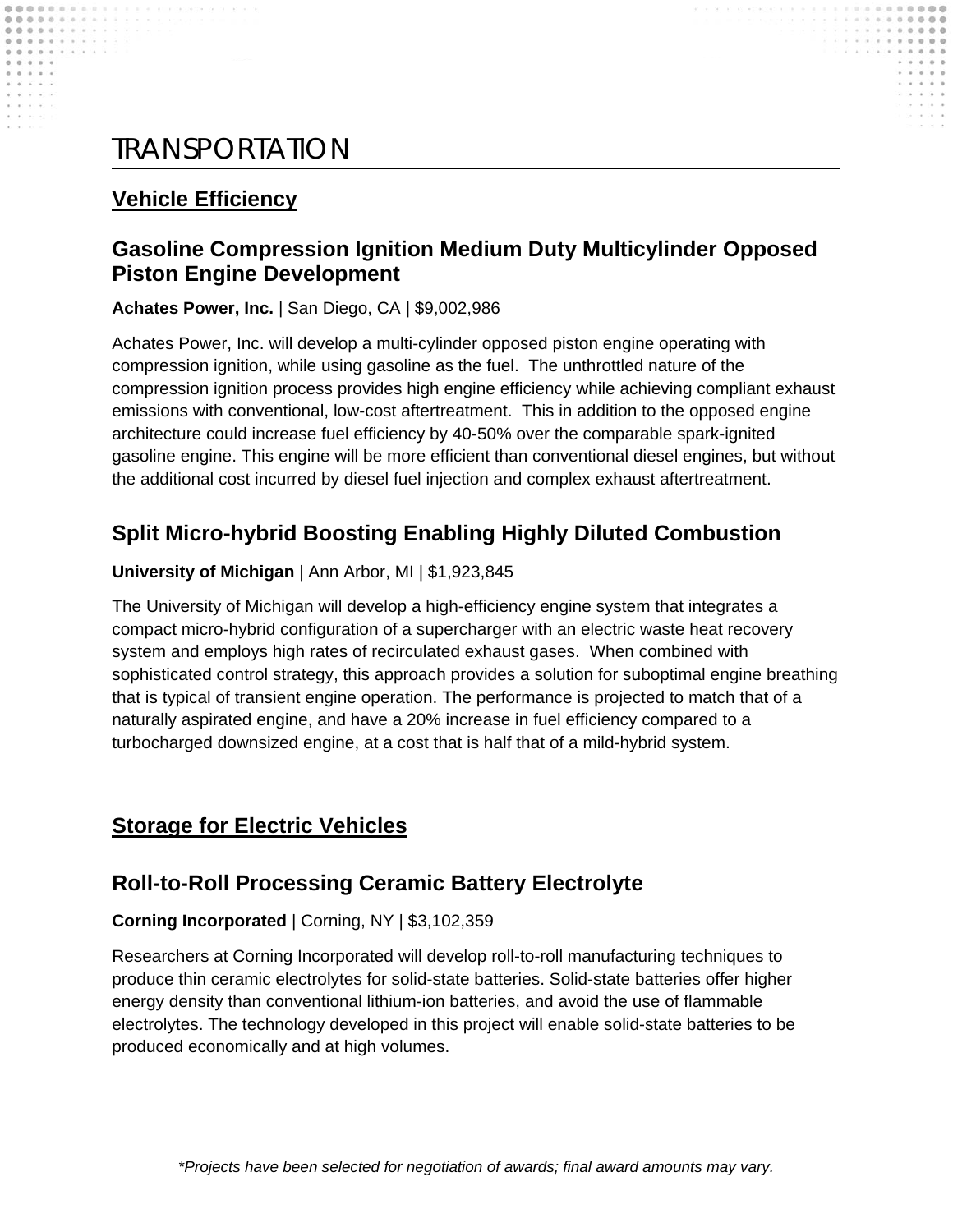## **Transitioning Advanced Ceramic Electrolytes into Manufacturable Solid-State EV Batteries**

 $\circ$ 

#### **University of Michigan** | Ann Arbor, MI | \$3,500,000

The University of Michigan will develop new electrode structures and manufacturing techniques to incorporate Lithium (Li)-conducting ceramic electrolytes into solid-state batteries. Solid-state Li batteries could double the energy density of today's Li-ion cells and also eliminate the use of conventional flammable electrolytes, increasing abuse tolerance and reducing the need for battery thermal management systems.

#### **Alternative Fuels and Bio-energy**

#### **Dual Mode Energy Conversion and Storage Flow Battery**

#### **Proton Energy Systems** | Wallingford, CT | \$2,500,000

Proton Energy Systems will develop a hydrogen-iron flow battery that can generate hydrogen for fueling fuel cell vehicles and also store energy on the electric grid. This dual -purpose device can be recharged either using grid electricity or through photoregeneration by exposure to sunlight. The device will operate at much higher efficiencies than traditional electrolyzers, and will offer multiple value streams to enable widespread adoption of distributed storage and hydrogen fueling.

## **Precious Metal Free Regenerative Hydrogen Electrode for Fuel-Cell Vehicles**

#### Pajarito Powder, LLC | Albuquerque, NM | \$2,790,000

Pajarito Powder, LLC and its team will develop a reversible hydrogen electrode that would enable cost-effective hydrogen production and reversible fuel cells. The key to this technology is the replacement of precious metal catalysts with low overpotential base metal catalysts to dramatically lower the costs of electrolyzers and fuel cells.

## **Converting Biogas to Liquid Fuels by Low Energy Electrical Corona Discharge Processes**

#### **Oregon State University** | Corvallis, OR | \$2,256,677

Oregon State University will develop a process that converts methane (the main constituent of biogas) to higher chain hydrocarbons when passed through a corona discharge at close to ambient temperature. This is a radically different approach to carbon-carbon bond formation that could enable the selective conversion of biogas into high value products with energy expenditure similar to that required for thermal processes.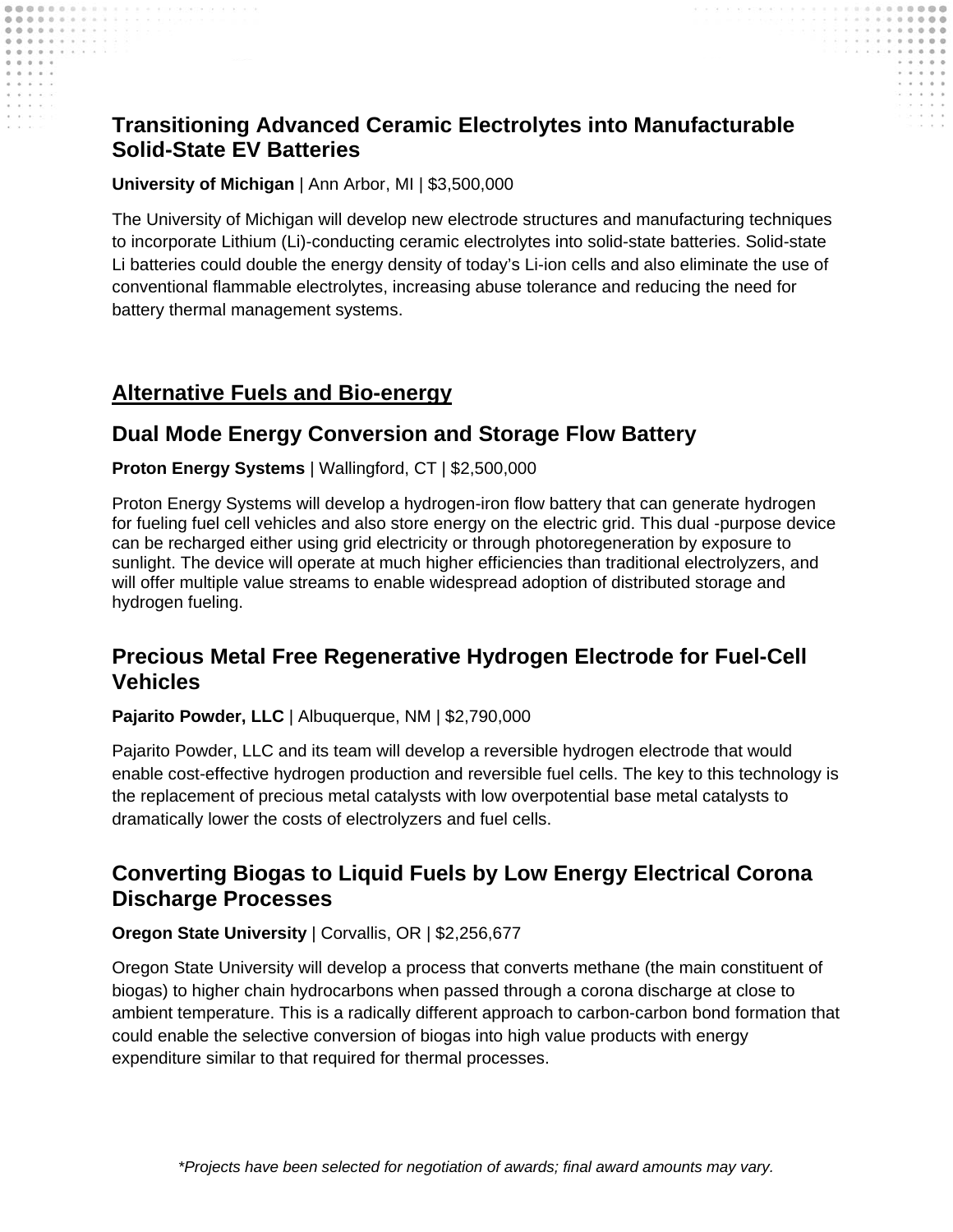## **Ammonia Synthesis for Fuel, Energy Storage, and Agriculture Applications**

#### **Starfire Energy** | Aurora, CO | \$1,424,691

Starfire Energy will develop a modular, small-scale Haber-Bosch (HB) type process for ammonia synthesis that is less energy-intensive and more economical than conventional, largescale HB because a novel electroactive catalyst allows the use of lower temperatures and pressures. Small-scale HB reactors could enable distributed ammonia production as a zerocarbon fuel, for energy storage and agriculture and to be more compatible with energy inputs from intermittent distributed energy resources.

## **Disruptive Supplies of Affordable Biomass Feedstock Grown in the Open Ocean**

#### **Marine BioEnergy, Inc.** | San Diego, CA | \$2,146,988

Marine BioEnergy, Inc. will develop an open ocean cultivation system for macro algal biomass, which can be converted to a liquid fuel precursor. The system cycles between nutrient-rich deep water and sunlight at the ocean's surface to produce the biomass, and can also submerge to avoid storms and ships. The team's technology could enable energy crop production in significant regions of the open ocean, with an initial focus on the U.S. Economic Exclusion Zone off California.

## **Developing Ground Penetrating Radar (GPR) for Enhanced Root and Soil Organic Carbon Imaging: Optimizing Bioenergy Crop Adaptation and Agro-ecosystem Services**

#### **Texas A&M AgriLife Research** | College Station, TX | \$4,600,000

Texas A&M AgriLife Research will develop ground penetrating radar antenna arrays for 3D root and soil organic carbon imaging and quantification. Visualization of root traits with one mm resolution in soils could enable breeders to select climate-resilient bioenergy crops that provide higher yields, require fewer inputs, improve soil health, and promote carbon sequestration.

## **Novel Technologies to Solve the Water Use Problem of High Yielding C4 Bioenergy and Bioproduct Feedstocks**

#### **University of Illinois at Urbana-Champaign** | Urbana, IL | \$4,995,967

University of Illinois at Urbana-Champaign will apply molecular breeding and transgenic approaches to isolate sorghum plants with improved water use efficiency and determine genes that drive this trait. Improved water efficiency could help increase biomass harvest by as much as 22%, while reducing the water-input needs of crops by 40%. Such innovations could permit economical farming on 10 million acres in the U.S. where water is currently limited.